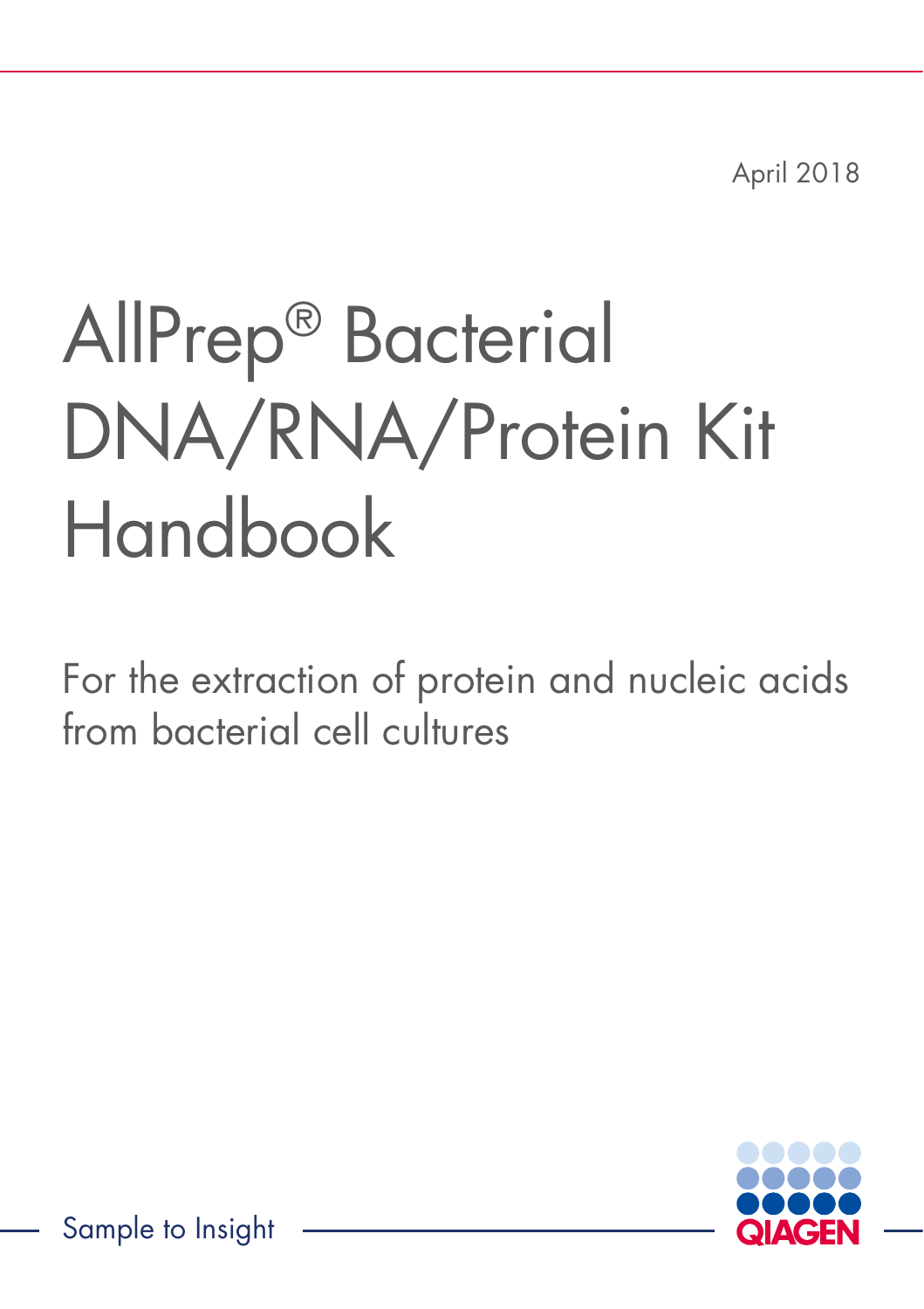### Contents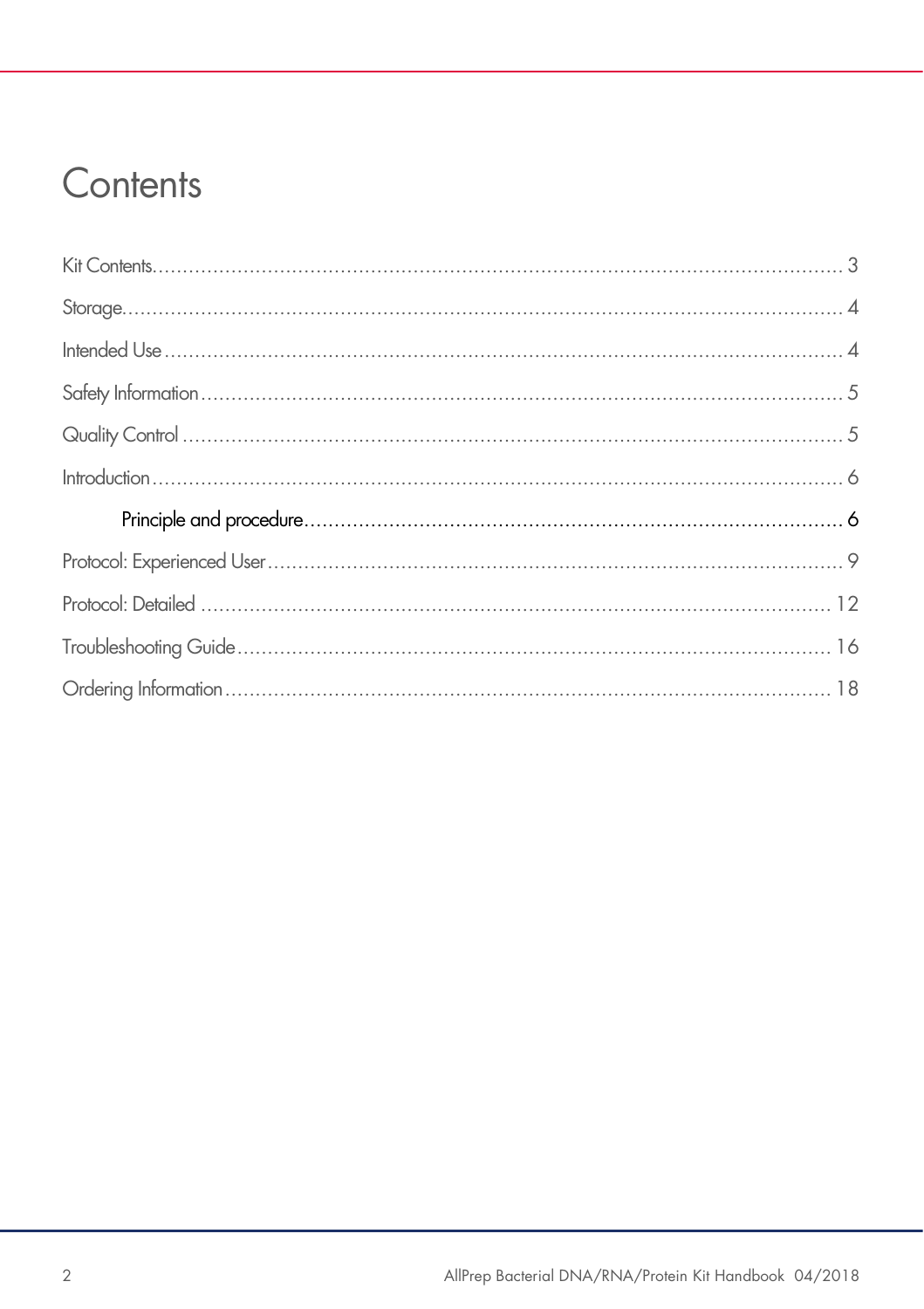### Kit Contents

| AllPrep Bacterial DNA/RNA/Protein Kit | (50)           |
|---------------------------------------|----------------|
| Catalog no.                           | 47054          |
| Number of preps                       | 50             |
| PowerBead Tubes, Glass 0.1 mm         | 50             |
| <b>MB Spin Columns</b>                | $3 \times 50$  |
| Solution AB                           | 36 ml          |
| <b>IW Solution</b>                    | $18$ m         |
| <b>RW Solution</b>                    | $18$ ml        |
| Solution EB                           | $8$ m          |
| Solution MR                           | $2 \times 7$ m |
| Solution EA                           | 36 ml          |
| Solution PE                           | $6$ m          |
| Solution HC                           | $20$ ml        |
| Solution RB                           | 20 ml          |
| <b>WP Solution</b>                    | $12$ ml        |
| <b>RNase-Free Water</b>               | $7 \text{ ml}$ |
| Collection Tubes (2 ml)               | $6 \times 50$  |
| Quick Start Protocol                  | 1              |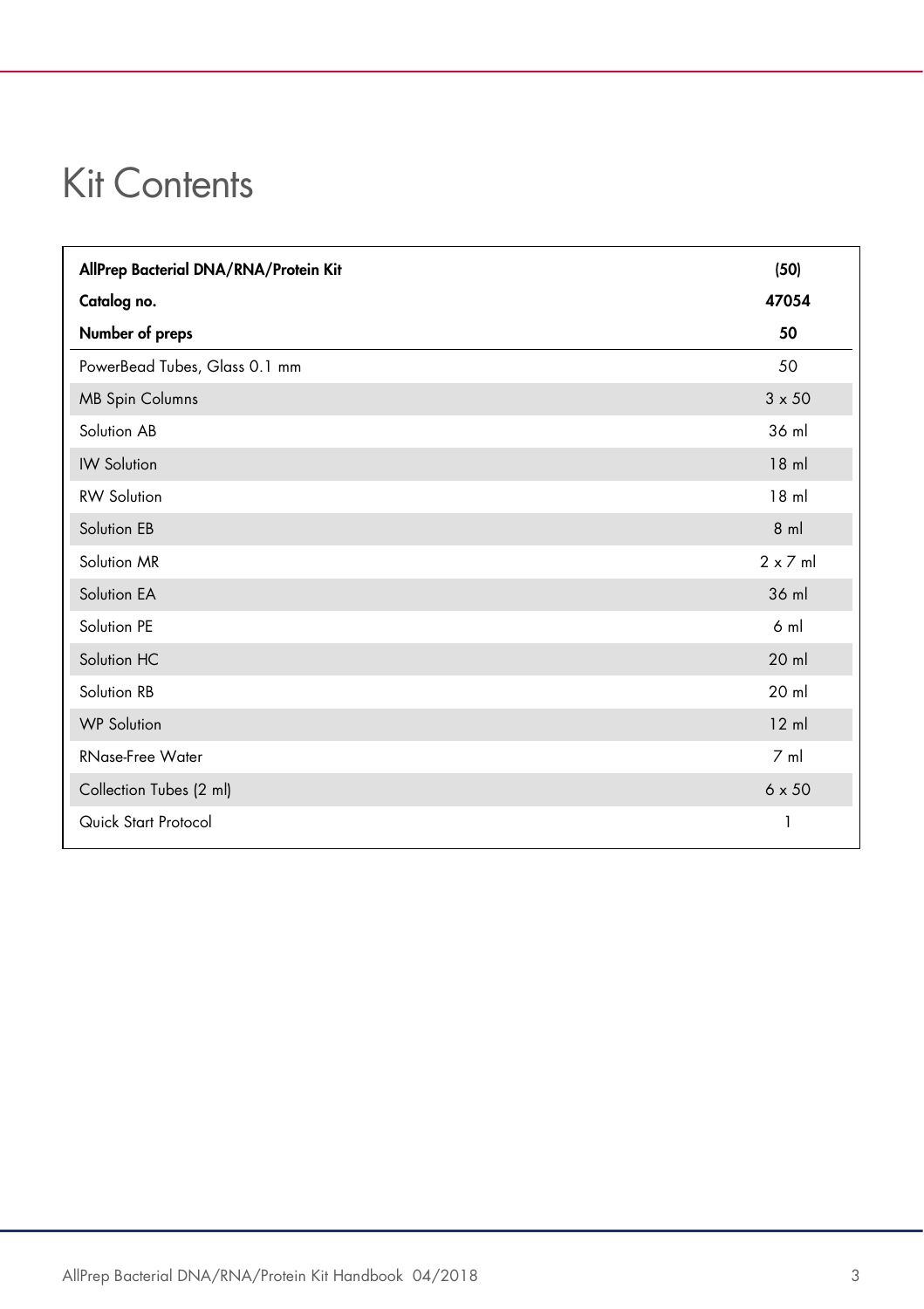### **Storage**

We recommend storing the MB Spin Columns at 2-8°C. All other reagents and components of the AllPrep Bacterial DNA/RNA/Protein Kit can be stored at room temperature (15–25°C) until the expiration date printed on the box label.

### Intended Use

All AllPrep products are intended for molecular biology applications. These products are not intended for the diagnosis, prevention or treatment of a disease.

All due care and attention should be exercised in the handling of the products. We recommend all users of QIAGEN products to adhere to the NIH guidelines that have been developed for recombinant DNA experiments, or to other applicable guidelines.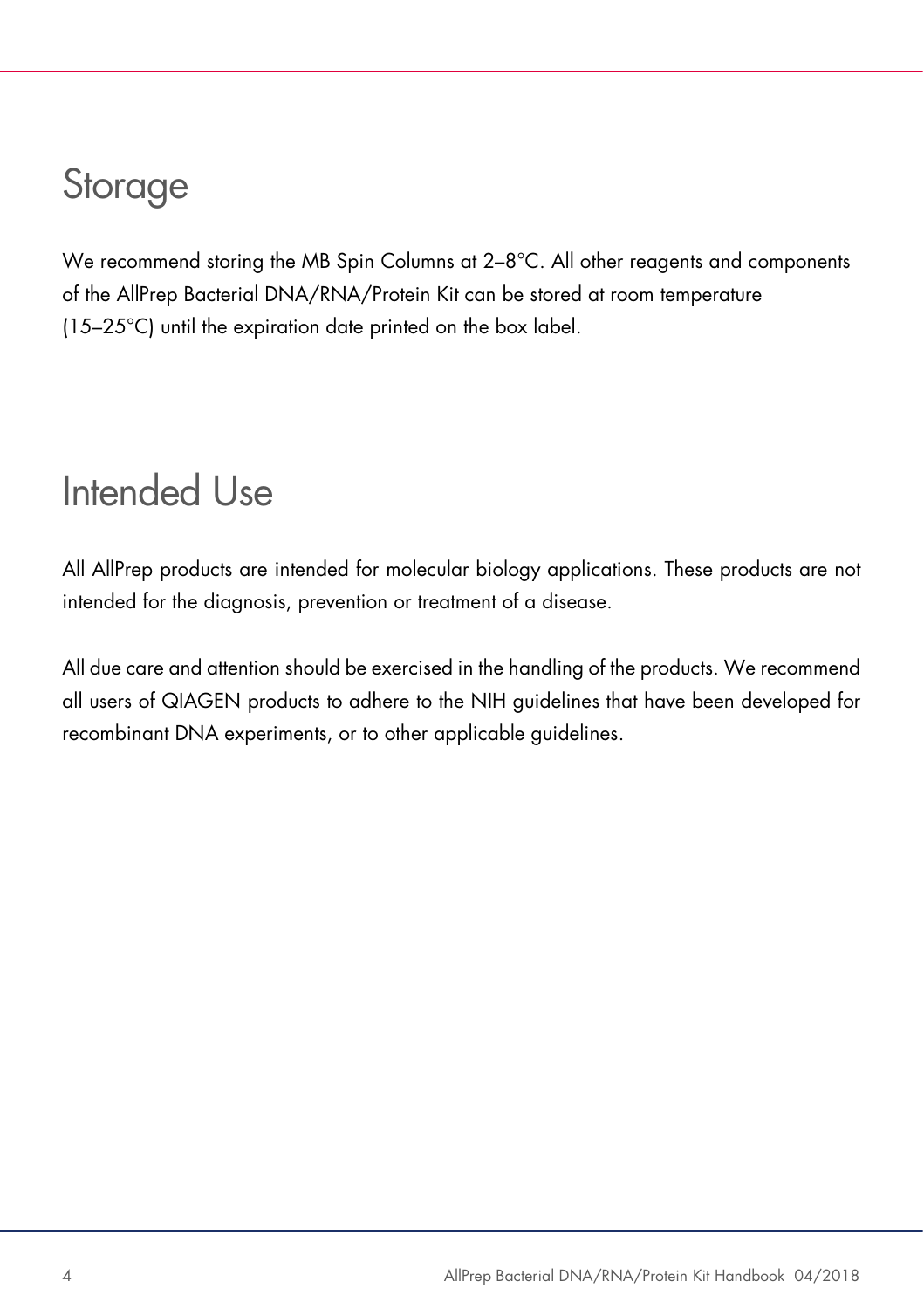### Safety Information

When working with chemicals, always wear a suitable lab coat, disposable gloves and protective goggles. For more information, please consult the appropriate safety data sheets (SDSs). These are available online in convenient and compact PDF format at www.qiagen.com/safety where you can find, view and print the SDS for each QIAGEN kit and kit component.



DO NOT add bleach or acidic solutions directly to the sample preparation waste.

Solution EA and Solution MR contain guanidine salts, which can form highly reactive compounds when combined with bleach. If liquid containing these buffers is spilt, clean with a suitable laboratory detergent and water. If the spilt liquid contains potentially infectious agents, clean the affected area first with laboratory detergent and water, and then with 1% (v/v) sodium hypochlorite.

# Quality Control

In accordance with QIAGEN's ISO-certified Quality Management System, each lot of AllPrep Bacterial DNA/RNA/Protein Kits is tested against predetermined specifications to ensure consistent product quality.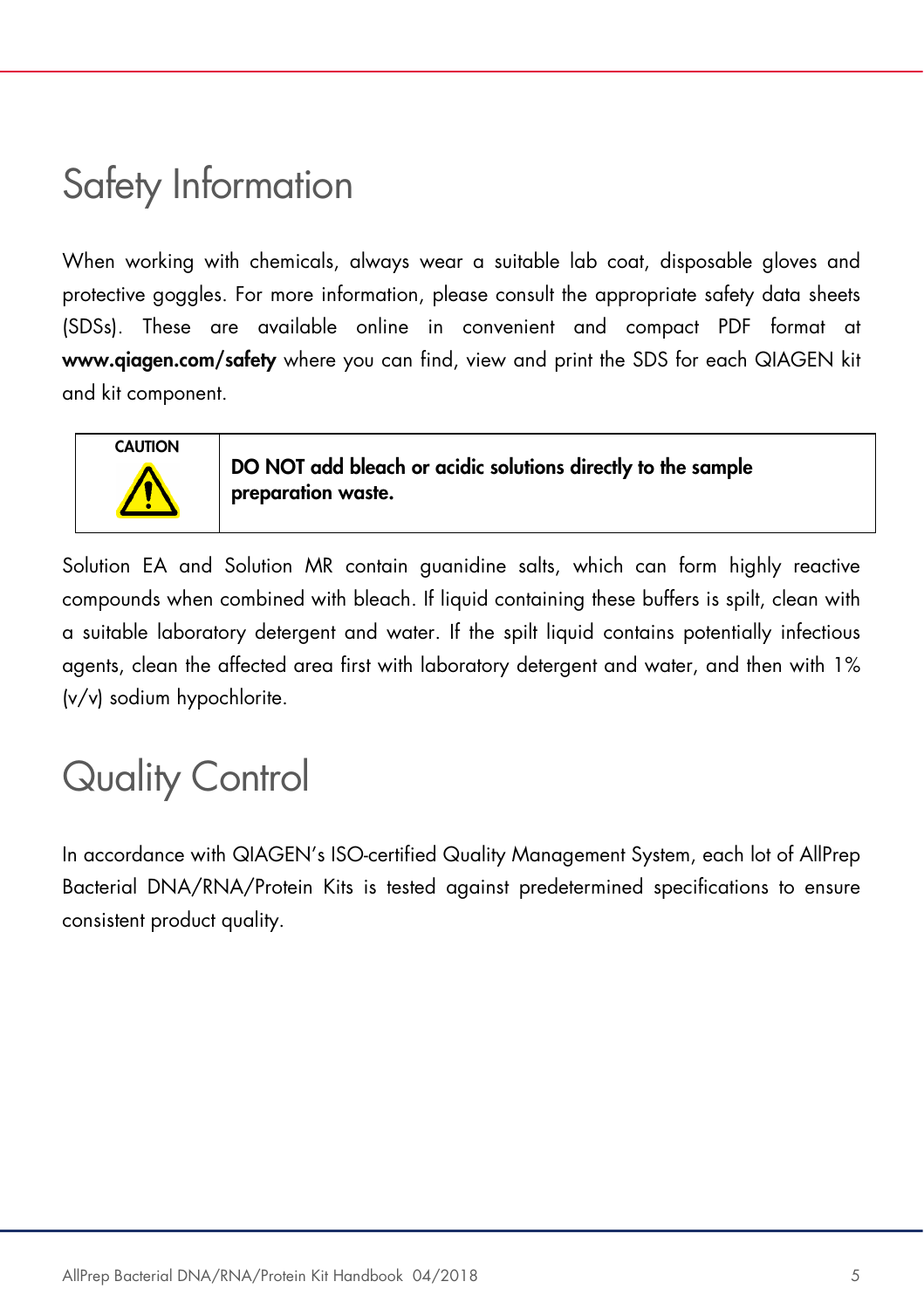### Introduction

The AllPrep Bacterial DNA/RNA/Protein Kit is designed to isolate total nucleic acids and cellular proteins from bacterial cultures in a patent-pending user-friendly spin filter format. Bead beating in an optimized chaotropic formulation allows users to efficiently lyse and solubilize nucleic acids and proteins from a diverse range of gram-negative and gram-positive bacteria. The use of silica spin filters to achieve reversible, sequential immobilization of DNA, RNA and proteins greatly streamlines the nucleic acid and protein isolation process, allowing direct correlations between genes, their expression and function.

Isolated nucleic acids (gDNA, rRNA, mRNA and small RNAs) are suitable for demanding downstream applications, including PCR, qPCR, RT-PCR and next-generation sequencing (NGS). Purified proteins are suitable for 1D SDS-PAGE and mass spectrometry following in-gel trypsin digestion. Some applications, including 2D SDS-PAGE and solution phase proteolytic digestion for mass spectrometry, may require an additional detergent removal step following protein elution.

### Principle and procedure

The AllPrep Bacterial DNA/RNA/Protein Kit uses a novel sequential isolation method that begins with mechanical lysis of cultured bacterial cells using 0.1 mm glass bead tubes. Nucleic acids and proteins are completely solubilized during homogenization and mixed with a DNA-binding solution. DNA is bound to a spin filter and the flow-through containing RNA and proteins is then combined with a solution that binds total RNA on a second spin filter. The final flow-through, containing denatured proteins, is combined with another novel buffer to immobilize the proteins onto a third and final silica spin filter. Each spin filter containing either immobilized nucleic acids or proteins is then washed and the immobilized analyte is eluted.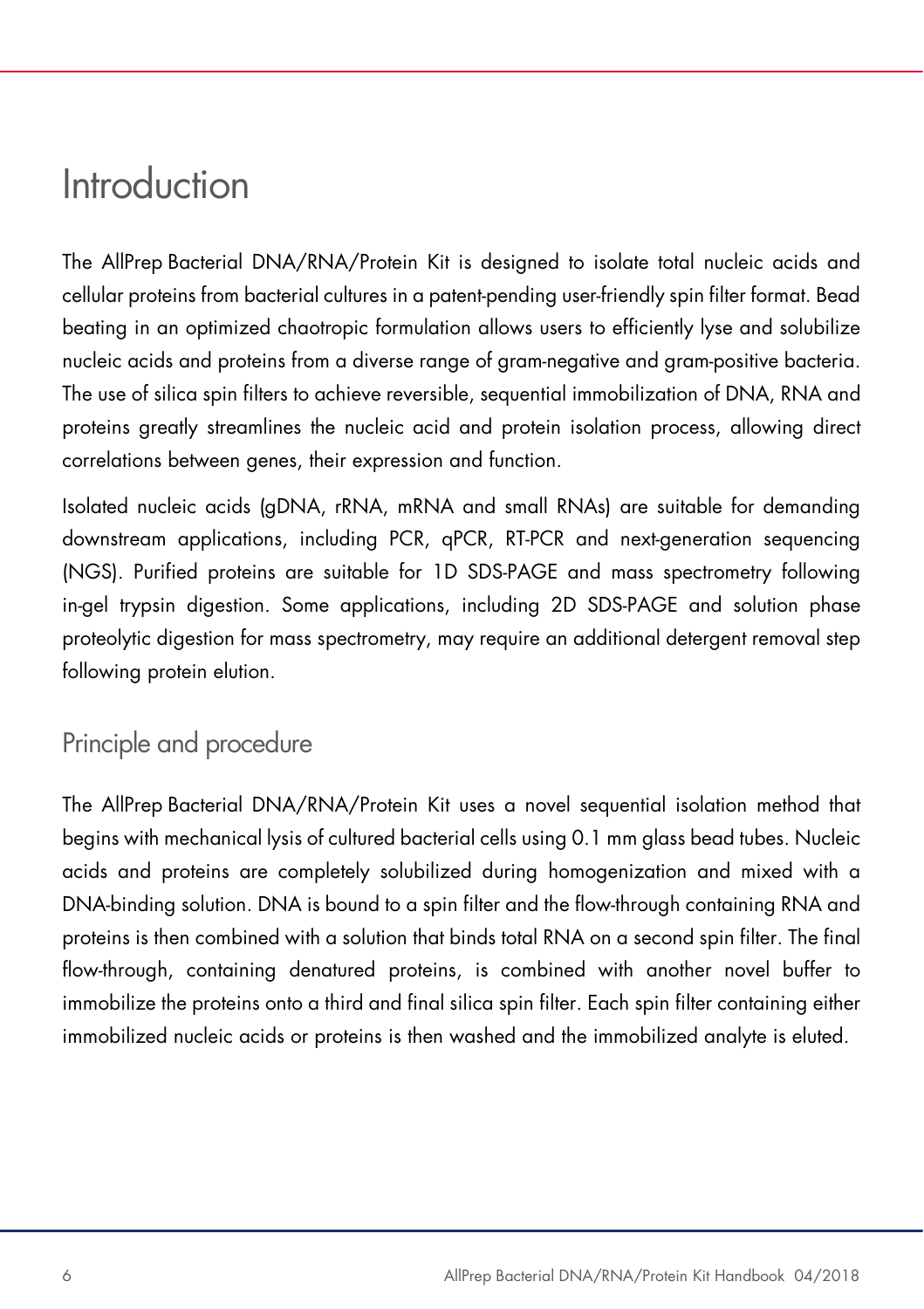

#### AllPrep Bacterial DNA/RNA/Protein Kit Procedure

Figure 1. AllPrep Bacterial DNA/RNA/Protein Kit procedure.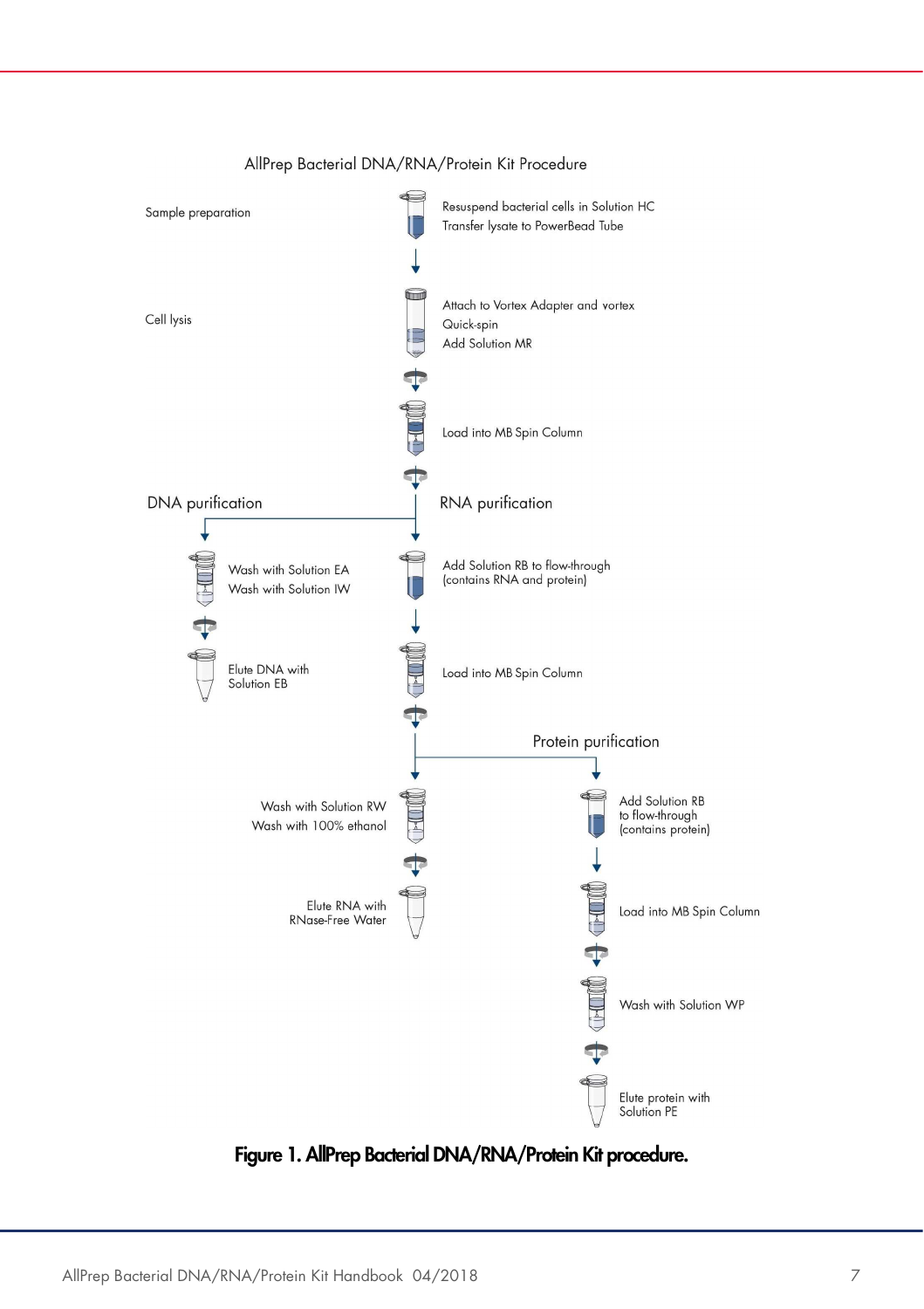# Equipment and Reagents to Be Supplied by User

When working with chemicals, always wear a suitable lab coat, disposable gloves and protective goggles. For more information, consult the appropriate safety data sheets (SDSs) available from the product supplier.

- $\bullet$  Microcentrifuge (up to 15,000 x q)
- Pipettors (1 µl–1000 µl)
- $\bullet$  Pipette tips  $(1 \text{ pl} 1000 \text{ pl})$
- Vortex-Genie® 2
- Vortex Adapter for vortexing 1.7 or 2 ml tubes (cat. no. 13000-V1-24)
- β-mercaptoethanol (β-ME) or dithiothreitol (DTT)
- 100% ethanol
- 100% isopropanol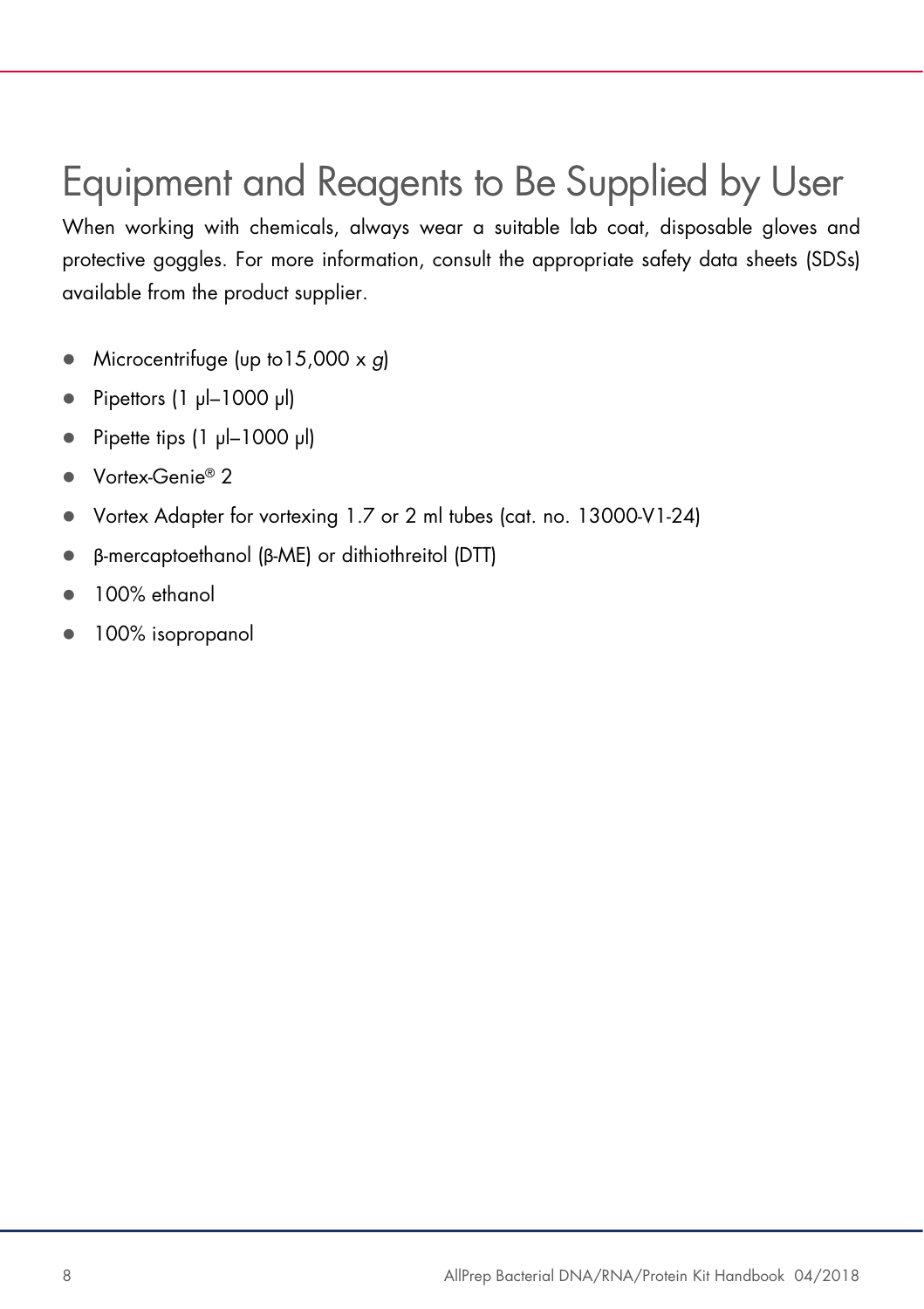### Protocol: Experienced User

### Important points before starting

- Add 100% ethanol (user provided) to IW Solution and WP Solution as indicated on the bottle label.
- Add 100% isopropanol (user provided) to RW Solution as indicated on the bottle label.
- To prepare a working stock of Solution HC, add 3.5 µl of β-mercaptoethanol (β-ME) per 350 µl of Solution HC. Alternatively, dithiothreitol (DTT) may be added to Solution HC to a final concentration of 1–10 mM. Use a fume hood when using β-ME or DTT.
- We strongly recommend using Halt<sup>™</sup> Protease Inhibitor Cocktail (Thermo Fisher Scientific cat. no. 78429). Use 3.5 µl of Halt Protease Inhibitor Cocktail per sample. Follow the manufacturer's recommendations when using other protease inhibitors.
- All protocol steps must be followed in the order written. DNA, RNA and protein subheadings are not stand alone protocols. Skipping steps will result in reduced binding efficiency and reduced recovery of the desired biomolecule.

#### Procedure

- 1. Add 1.8 ml of bacterial culture to a 2 ml Collection Tube (provided). Centrifuge for 3 min at  $15,000 \times g$ . Remove all of the supernatant with a pipette tip. **Note:** We recommend using no more than 1x10<sup>9</sup> bacterial cells per sample.
- 2. Re-suspend the cell pellet in 350 µl of Solution HC (working stock) by vortexing or pipetting. Transfer the re-suspended cells to a PowerBead Tube. Note: Solution HC must be freshly prepared with β-ME (or DTT) and protease inhibitors.
- 3. Secure the PowerBead Tube horizontally using a Vortex Adapter (cat. no. 13000-V1-24). Vortex at maximum speed for 10 min.
- 4. Quick-spin the PowerBead Tube. Remove the cap and add 175 µl of Solution MR directly to the PowerBead Tube. Recap and vortex on high for at least 10 s to mix.
- 5. Centrifuge the PowerBead Tube at 15,000 x g for 2 min at room temperature.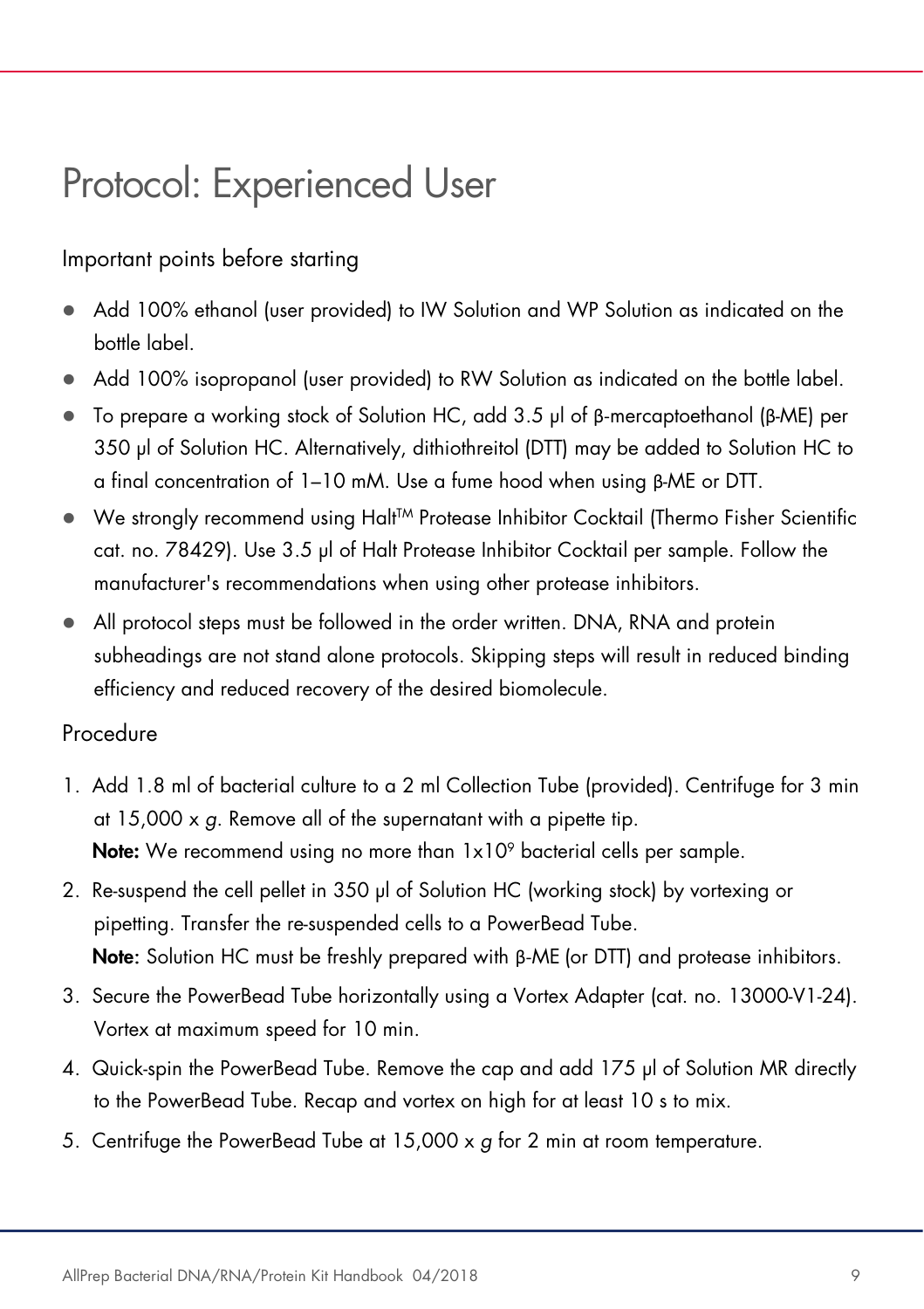#### DNA Purification

- 6. Transfer 350 µl of lysate from the PowerBead Tube directly to an MB Spin Column. Centrifuge for 1 min at  $15,000 \times q$ . Save flow-through for RNA purification (step 14). Note: It is normal to transfer some glass beads with the lysate.
- 7. Transfer the MB Spin Column to a clean 2 ml Collection Tube (provided).
- 8. Add 650 µl of Solution EA and centrifuge at 15,000 x a for 1 min. Discard flow-through.
- 9. Add 650 µl of IW Solution and centrifuge at  $15,000 \times g$  for 1 min. Discard flow-through.
- 10. Centrifuge at 15,000 x g for 2 min. Being careful not to splash liquid on the filter basket, place the MB Spin Column in a new 2 ml Collection Tube (provided).
- 11. Add 100 µl of Solution EB to the center of the white filter membrane.
- 12. Incubate for 1 min at room temperature. Centrifuge at 15,000 x g for 1 min.
- 13. Discard the MB Spin Column. The DNA is now ready for downstream applications.

#### RNA purification

- 14. Add 350 µl of Solution RB to the flow-through from step 6. Vortex briefly on high.
- 15. Add the lysate to a new MB Spin Column and centrifuge at  $15,000 \times g$  for 1 min. Save the flow-through for protein purification (step 23).
- 16. Transfer the MB Spin Column to a clean 2 ml Collection Tube (provided).
- 17. Add 650 µl of RW Solution. Centrifuge at  $15,000 \times g$  for 1 min. Discard flow-through.
- 18. Add 650 µl of 100% ethanol (user provided). Centrifuge at 15,000  $\times$  g for 1 min. Discard the flow-through.
- 19. Centrifuge at 15,000  $\times$  g for 2 min. Being careful not to splash liquid on the filter basket, place the MB Spin Column in a new 2 ml Collection Tube (provided).
- 20. Add 100 µl of RNase-Free Water (provided) to the center of the white filter membrane.
- 21. Incubate for 1 min at room temperature. Centrifuge at  $15,000 \times q$  for 1 min.
- 22. Discard the MB Spin Column. The RNA is now ready for downstream applications.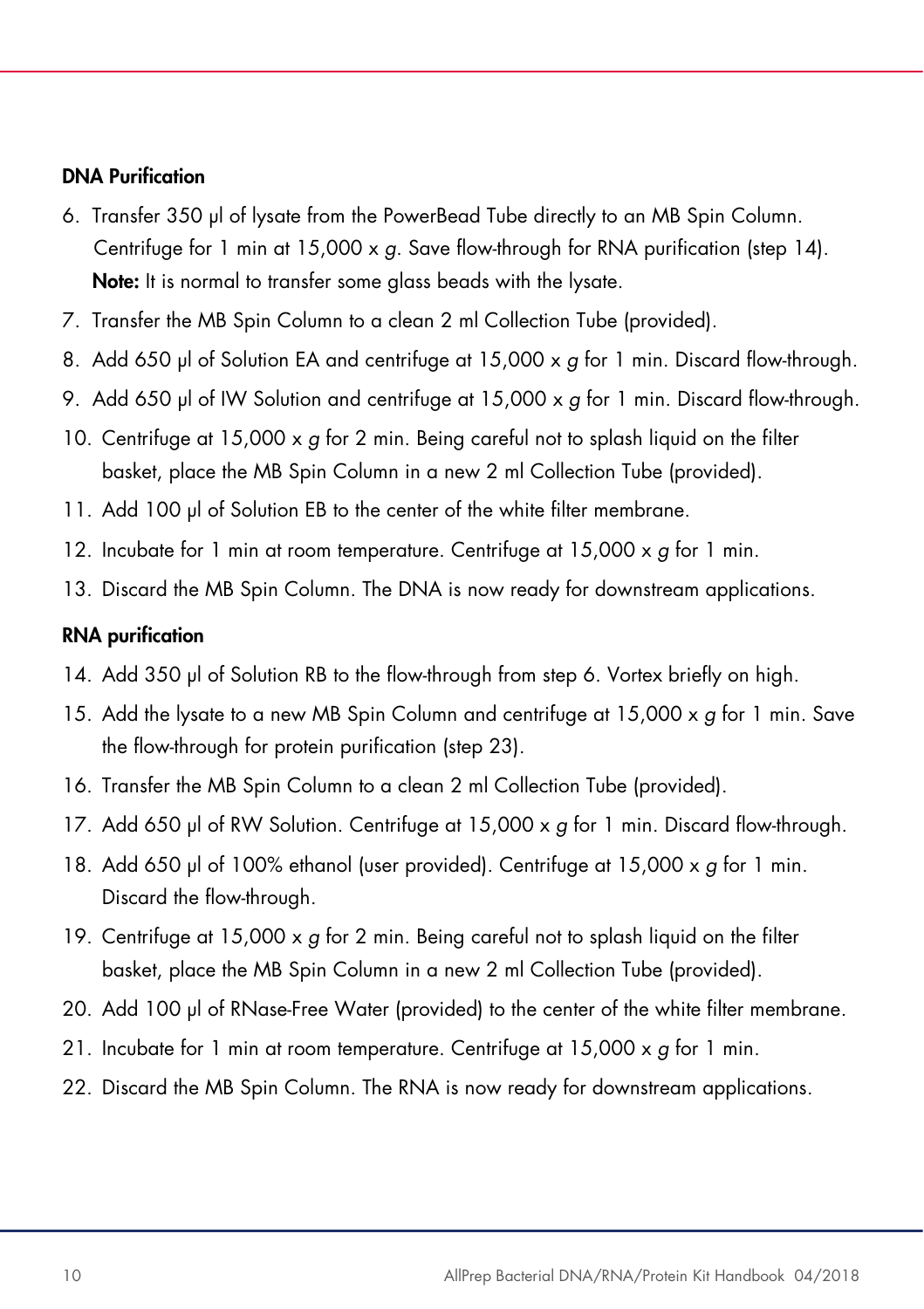#### Protein purification

- 23. Add 650 µl of Solution AB to the flow-through from step 15. Vortex briefly on high.
- 24. Load up to 650 µl into a new MB Spin Column and centrifuge at  $15,000 \times g$  for 1 min.
- 25. Discard the flow-through and load the remaining sample volume into the MB Spin Column. Centrifuge at  $15,000 \times a$  for 1 min and discard the flow-through.
- 26. Add 650 µl of WP Solution. Centrifuge at 15,000 x q for 1 min. Discard flow-through.
- 27. Centrifuge at  $15,000 \times g$  for 2 min. Being careful not to splash liquid on the filter basket, place the MB Spin Column in a new 2 ml Collection Tube (provided).
- 28. Add 100 µl of Solution PE to the center of the white filter membrane.
- 29. Incubate for 1 min at room temperature. Centrifuge at  $15,000 \times g$  for 1 minute.
- 30. Discard the MB Spin Column. The sample is now ready for downstream applications. Note: For 2D SDS-PAGE and in-solution proteolytic digestion for mass spectrometry, removal of the 1% SDS may be required. Refer to the Troubleshooting Guide for more information.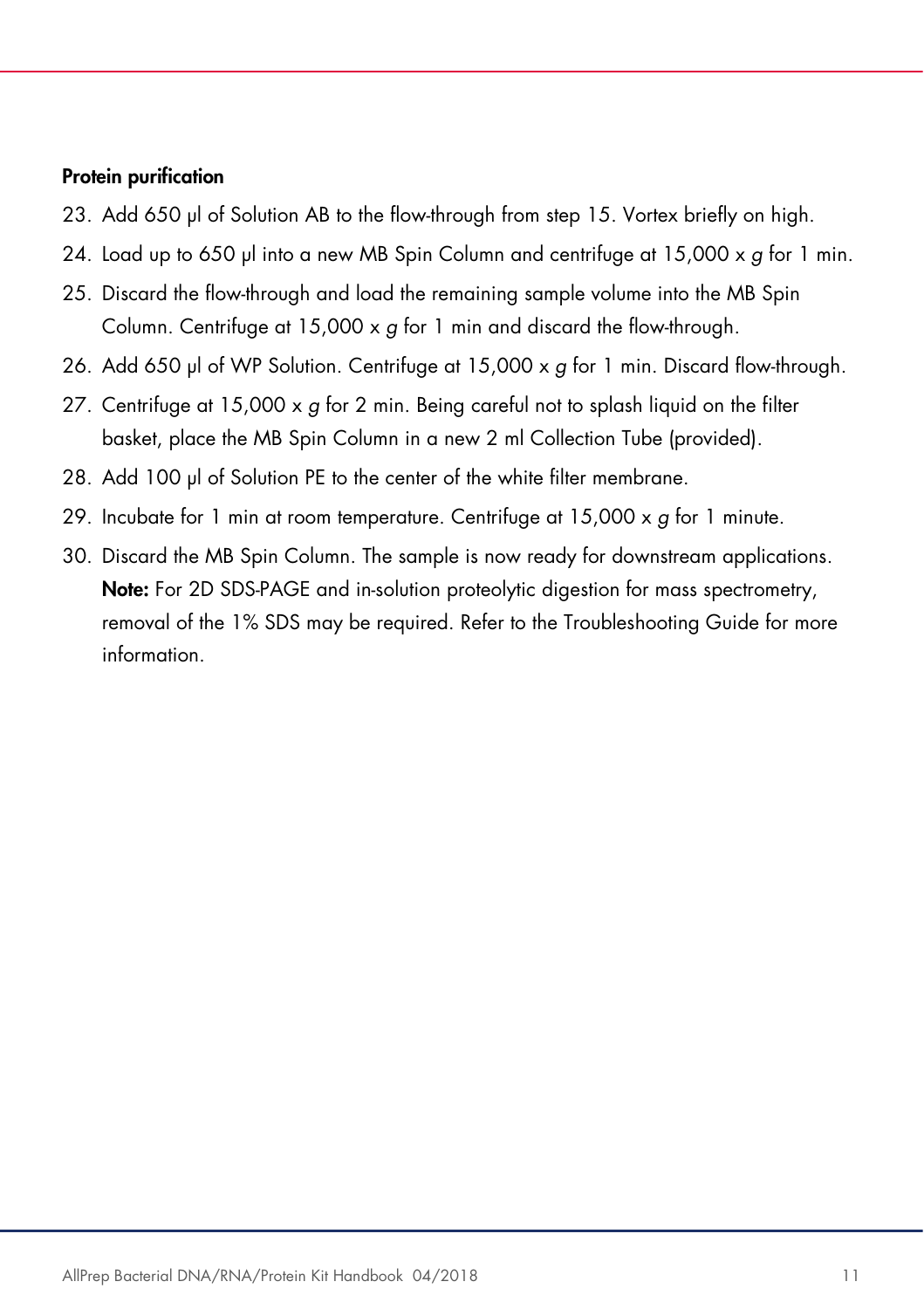### Protocol: Detailed

### Important points before starting

- Add 100% ethanol (user provided) to IW Solution and WP Solution as indicated on the bottle label.
- Add 100% isopropanol (user provided) to RW Solution as indicated on the bottle label.
- To prepare a working stock of Solution HC, add 3.5 µl of β-mercaptoethanol (β-ME) per 350 µl of Solution HC. Alternatively, dithiothreitol (DTT) may be added to Solution HC to a final concentration of 1–10 mM. Use a fume hood when using β-ME or DTT.
- We strongly recommend using Halt Protease Inhibitor Cocktail (Thermo Fisher Scientific cat. no. 78429). Use 3.5 µl of Halt Protease Inhibitor Cocktail per sample. Follow the manufacturer's recommendations when using other protease inhibitors.
- All protocol steps must be followed in the order written. DNA, RNA and protein subheadings are not stand alone protocols. Skipping steps will result in reduced binding efficiency and reduced recovery of the desired biomolecule.

#### Procedure

- 1. Add 1.8 ml of bacterial culture to a 2 ml Collection Tube (provided). Centrifuge for 3 min at  $15,000 \times q$ . Remove all of the supernatant with a pipette tip. **Note:** We recommend using no more than 1x10<sup>9</sup> bacterial cells per sample. Centrifugation separates bacterial cells from the culture media. Lysis efficiency is significantly reduced when more than  $1x10^{\circ}$  bacterial cells are used per sample
- 2. Re-suspend the cell pellet in 350 µl of Solution HC (working stock) by vortexing or pipetting. Transfer the re-suspended cells to a PowerBead Tube. Note: Solution HC must be freshly prepared with β-ME (or DTT) and protease inhibitors. Solution HC contains a chaotropic formulation that helps lyse and solubilize total bacterial nucleic acids and proteins. β-ME (or DTT) is a strong reducing agent that cleaves disulfide bonds. Protease inhibitors are required for many bacterial cultures that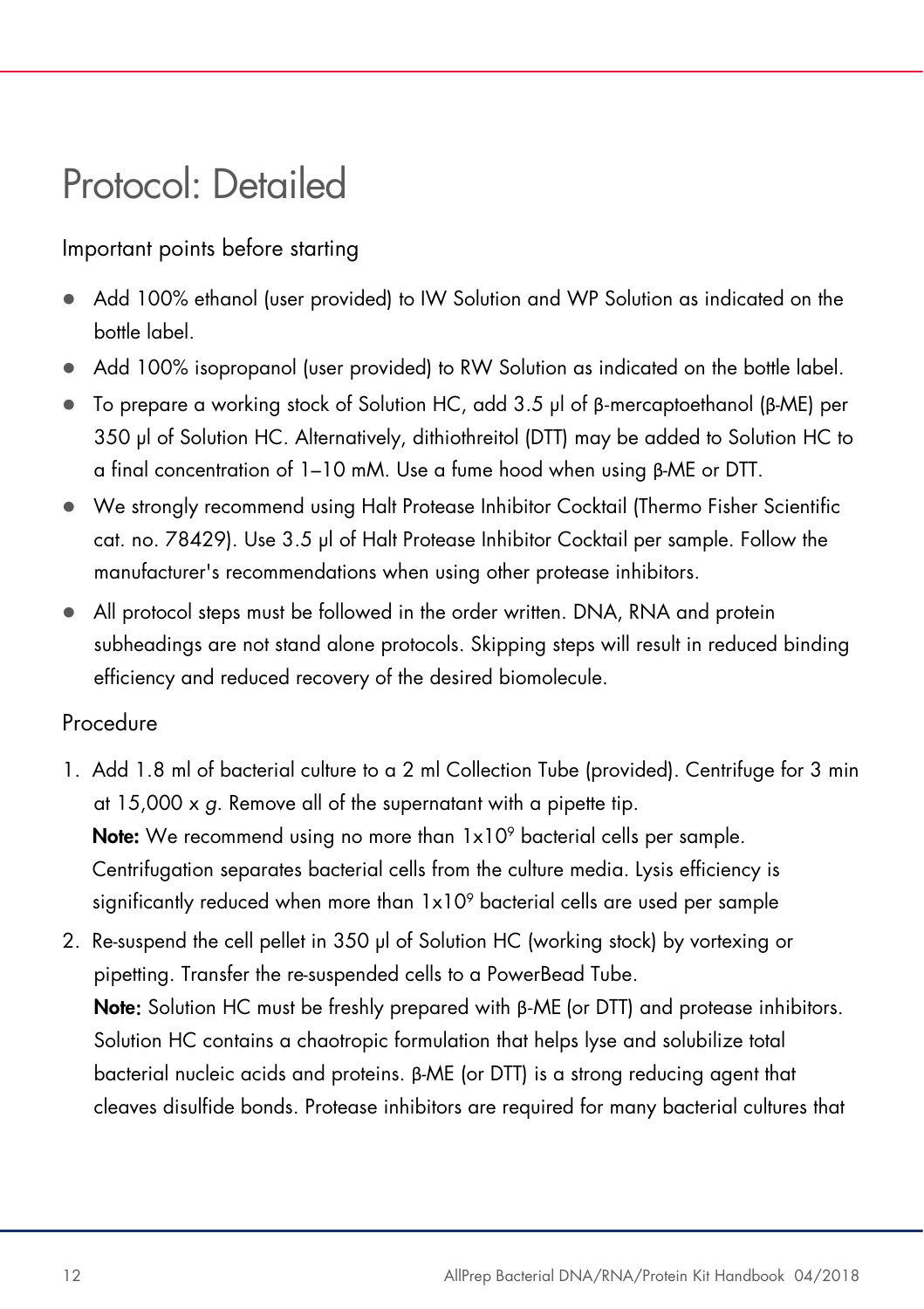produce an abundance of proteases. These compounds act together to maximize nucleic acid and protein stability and solubility.

3. Secure the PowerBead Tube horizontally using a Vortex Adapter (cat. no. 13000-V1-24). Vortex at maximum speed for 10 min.

Note: Mechanical homogenization is performed with a PowerBead Tube with 0.1 mm glass beads to optimize lysis of both gram-positive and gram-negative bacterial cells.

- 4. Quick-spin the PowerBead Tube. Remove the cap and add 175 µl of Solution MR directly to the PowerBead Tube. Recap and vortex on high for at least 10 s to mix. Note: The addition of Solution MR directly to the PowerBead Tube solubilizes a small protein fraction that would otherwise be left behind.
- 5. Centrifuge the PowerBead Tube at 15,000 x g for 2 min at room temperature. Note: Centrifugation is used to clear the lysate of any remaining particulates or beads before the next step while leaving nucleic acids and proteins in solution.

#### DNA Purification

- 6. Transfer 350 µl of lysate from the PowerBead Tube directly to an MB Spin Column. Centrifuge for 1 min at 15,000 x g. Save flow-through for RNA purification (step 14). Note: It is normal to transfer some glass beads with the lysate. Note: DNA is selectively bound to the silica membrane in the MB Spin Column while the RNA and protein remain in the flow-through.
- 7. Transfer the MB Spin Column to a clean 2 ml Collection Tube (provided).
- 8. Add 650 µl of Solution EA and centrifuge at 15,000 x g for 1 min. Discard flow-through. Note: Solution EA is an alcohol-based wash that is designed to remove residual salt while allowing DNA to remain bound to the MB Spin Column silica membrane.
- 9. Add 650 µl of IW Solution and centrifuge at 15,000  $\times$  g for 1 min. Discard flow-through. Note: IW Solution ensures complete removal of Solution EA from the MB Spin Column filter membrane, which results in higher DNA yield and purity.
- 10. Centrifuge at 15,000 x g for 2 min. Being careful not to splash liquid on the filter basket, place the MB Spin Column in a new 2 ml Collection Tube (provided).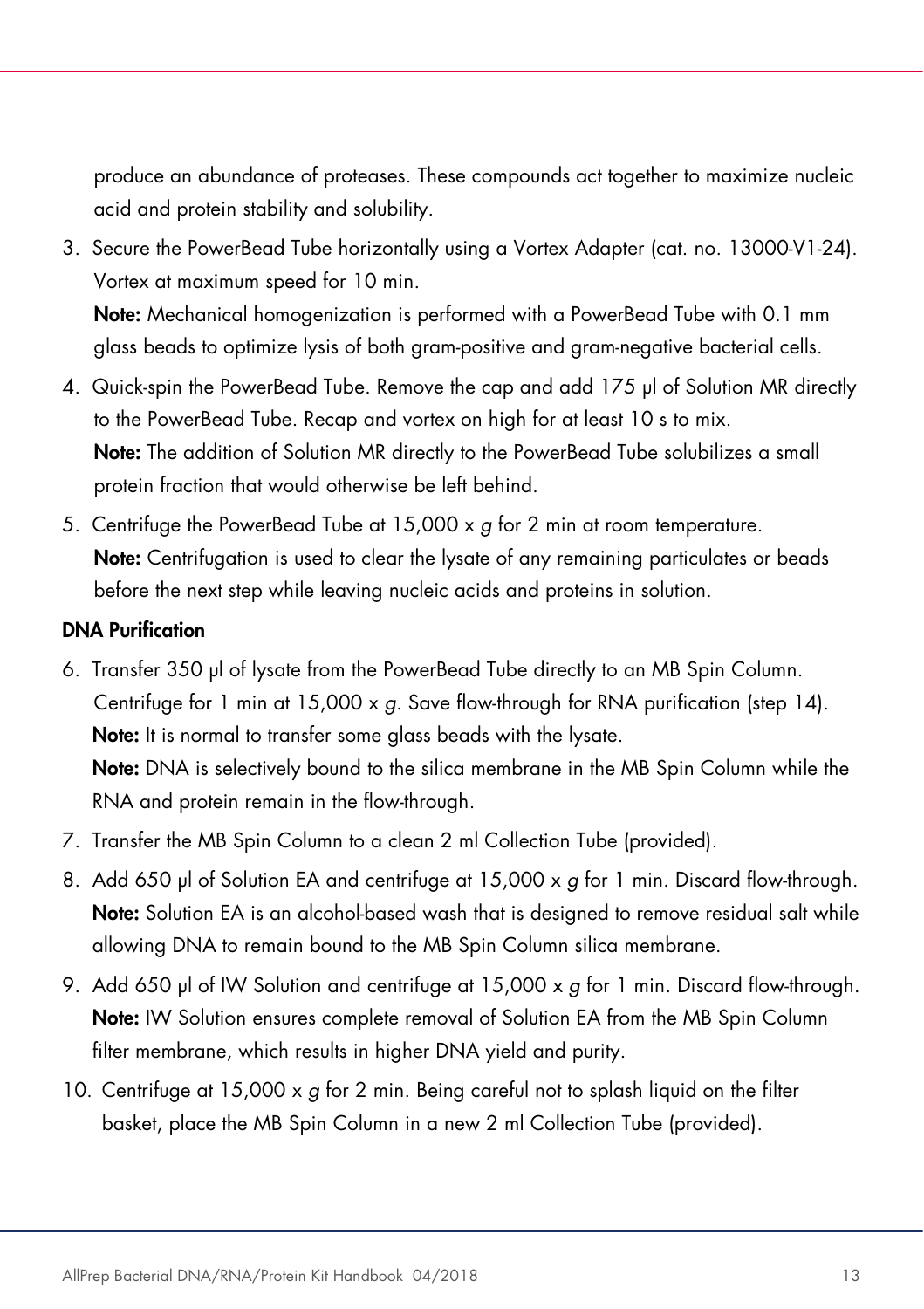Note: This step removes residual IW Solution to prevent any carryover that could interfere with downstream DNA applications.

- 11. Add 100 µl of Solution EB to the center of the white filter membrane. Note: Adding Solution EB to the center of the filter membrane will ensure that the entire membrane is wet and DNA is eluted efficiently.
- 12. Incubate for 1 min at room temperature. Centrifuge at  $15,000 \times g$  for 1 min.
- 13. Discard the MB Spin Column. The DNA is now ready for downstream applications.

#### RNA purification

- 14. Add 350 µl of Solution RB to the flow-through from step 6. Vortex briefly on high.
- 15. Add the lysate to a new MB Spin Column and centrifuge at  $15,000 \times g$  for 1 min. Save the flow-through for protein purification (step 23). Note: RNA is selectively bound to the silica membrane in the MB Spin Column while proteins remain in the flow-through.
- 16. Transfer the MB Spin Column to a clean 2 ml Collection Tube (provided).
- 17. Add 650 µl of RW Solution. Centrifuge at  $15,000 \times g$  for 1 min. Discard flow-through. Note: RW Solution is an alcohol-based wash that is designed to remove residual salt while allowing RNA to remain bound to the MB Spin Column silica membrane.
- 18. Add 650 µl of 100% ethanol (user provided). Centrifuge at 15,000  $\times g$  for 1 min. Discard the flow-through.

Note: 100% ethanol ensures complete removal of RW Solution from the MB Spin Column filter membrane, which results in higher RNA yield and purity.

- 19. Centrifuge at 15,000  $\times$  g for 2 min. Being careful not to splash liquid on the filter basket, place the MB Spin Column in a new 2 ml Collection Tube (provided). Note: This step removes residual ethanol to prevent any carryover that could interfere with downstream RNA applications.
- 20. Add 100 µl of RNase-Free Water (provided) to the center of the white filter membrane. Note: Adding RNase-Free Water to the center of the filter membrane will ensure that the entire membrane is wet and RNA is eluted efficiently.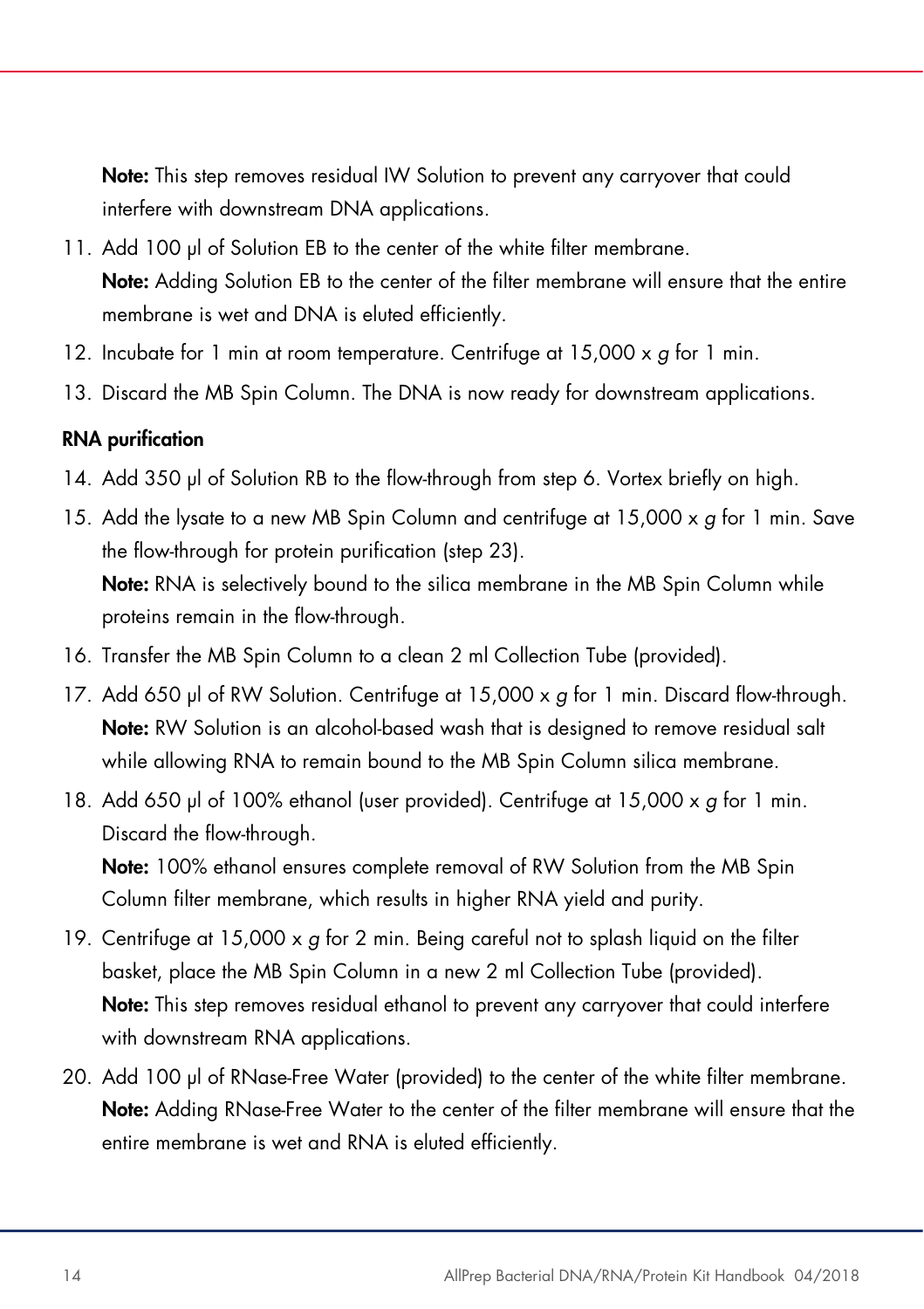- 21. Incubate for 1 min at room temperature. Centrifuge at  $15,000 \times q$  for 1 min.
- 22. Discard the MB Spin Column. The RNA is now ready for downstream applications.

#### Protein purification

- 23. Add 650 µl of Solution AB to the flow-through from step 15. Vortex briefly on high.
- 24. Load up to 650 µl into a new MB Spin Column and centrifuge at  $15,000 \times g$  for 1 min.
- 25. Discard the flow-through and load the remaining sample volume into the MB Spin Column. Centrifuge at  $15,000 \times q$  for 1 min and discard the flow-through. Note: Proteins are selectively bound to the silica membrane in the MB Spin Column while salts and impurities remain in the flow-through.
- 26. Add 650 µl of WP Solution. Centrifuge at 15,000 x q for 1 min. Discard flow-through. Note: WP Solution is an alcohol-based wash that removes residual salts and impurities while allowing proteins to remain bound to the MB Spin Column.
- 27. Centrifuge at  $15,000 \times g$  for 2 min. Being careful not to splash liquid on the filter basket, place the MB Spin Column in a new 2 ml Collection Tube (provided). Note: This step removes residual WP Solution to prevent any carryover that could interfere with protein elution and downstream applications.
- 28. Add 100 µl of Solution PE to the center of the white filter membrane. Note: Solution PE contains 1% SDS, which is used to elute membrane-bound proteins. HEPES stabilizes the elution solution at pH 8.0 and does not interfere with downstream applications, such as the BCA assay used to determine protein concentration. Note: Depending on the downstream application, alternate elution buffers, such as urea/thiourea and cleavable detergents, may be used. Use of these alternate elution buffers may result in reduced protein recovery. See the Troubleshooting Guide for additional information.
- 29. Incubate for 1 min at room temperature. Centrifuge at  $15,000 \times g$  for 1 minute.
- 30. Discard the MB Spin Column. The sample is now ready for downstream applications. Note: For 2D SDS-PAGE and in-solution proteolytic digestion for mass spectrometry, removal of the 1% SDS may be required. Refer to the Troubleshooting Guide for more information.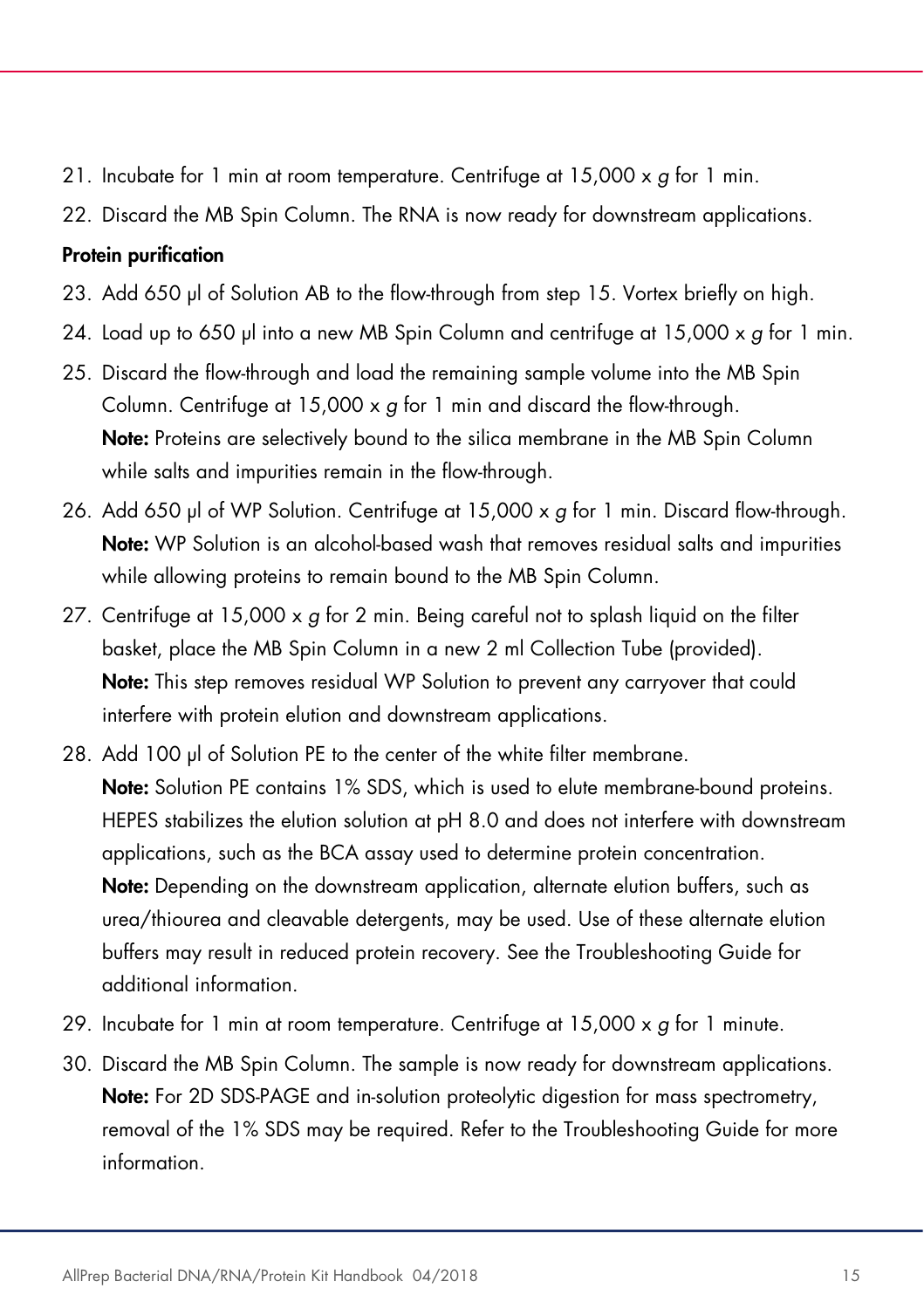### Troubleshooting Guide

This troubleshooting guide may be helpful in solving any problems that may arise. For more information, see also the Frequently Asked Questions page at our Technical Support Center: www.qiagen.com/FAQ/FAQList.aspx. The scientists in QIAGEN Technical Services are always happy to answer any questions you may have about either the information and/or protocols in this handbook or sample and assay technologies. For contact information, visit www.qiagen.com.

| a) | Low nucleic acid or protein<br>yields | Several factors may affect nucleic acid and protein yields:                                                                                                                                                                                                                                                                                                                                                                                                |
|----|---------------------------------------|------------------------------------------------------------------------------------------------------------------------------------------------------------------------------------------------------------------------------------------------------------------------------------------------------------------------------------------------------------------------------------------------------------------------------------------------------------|
|    |                                       | A) Frozen bacterial stocks can degrade over long term storage and grow<br>poorly or not at all. Poorly growing stocks will results in low nucleic acid and<br>protein yields.                                                                                                                                                                                                                                                                              |
|    |                                       | B) Use fresh cultures. Extraction from older cultures may result in degraded<br>material and lower yields.                                                                                                                                                                                                                                                                                                                                                 |
|    |                                       | C) Nucleic acid and protein isolation must proceed in the order given in the<br>protocol. All the buffers build on each other to optimally bind and elute the<br>next biomolecule. Skipping steps can result in reduced yields.                                                                                                                                                                                                                            |
| b) | Nucleic acids are<br>degraded         | Degraded nucleic acids are a common sign of nuclease activity. The older a<br>bacterial culture is, the more potential to recover both degraded DNA and<br>RNA. To reduce DNA degradation, use fresh overnight microbial cultures. To<br>maintain RNA integrity during isolation and purification, add an RNase<br>inhibitor such as $\beta$ -ME or DTT to Solution HC as described in the Important<br>points before starting sections on pages 9 and 12. |
| c) | Proteins are degraded                 | Degraded proteins are a common sign of protease activity. The level of<br>protease activity depends on sample type and may vary significantly from<br>one cultured organism to another. Add protease inhibitors to Solution HC<br>prior to bead beating as described in the Important points before starting<br>sections on pages 9 and 12. Some cultures may require the addition of EDTA<br>or other protease inhibitors.                                |
| d) | Storing nucleic acids                 | DNA is eluted in 10 mM Tris, pH 8.0, while RNA is eluted in RNase-Free<br>Water.                                                                                                                                                                                                                                                                                                                                                                           |
|    |                                       | Store both DNA and RNA at -15 to -30°C to prevent degradation or at<br>$-65$ to $-90^{\circ}$ C for long-term storage.                                                                                                                                                                                                                                                                                                                                     |

#### Comments and suggestions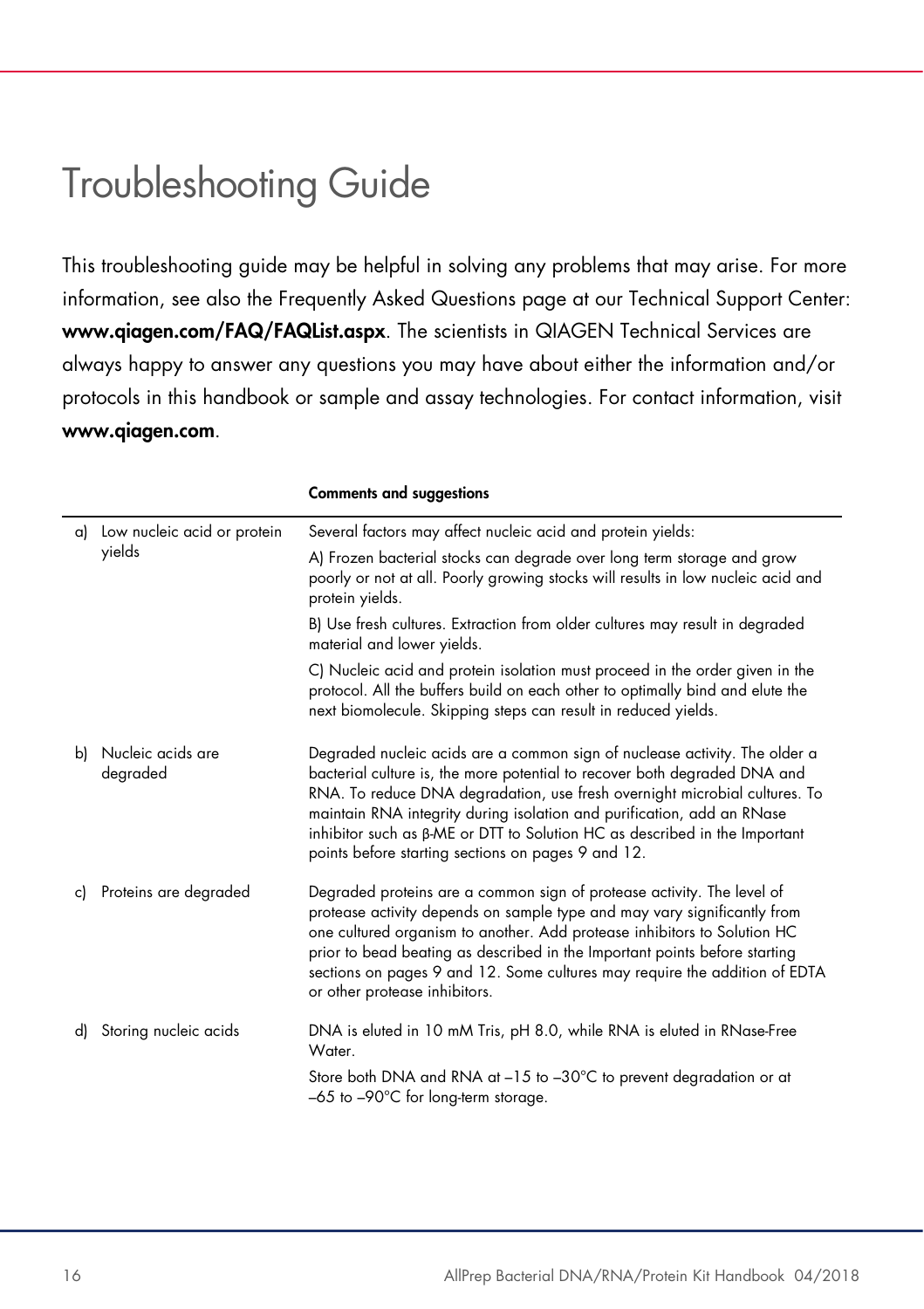#### Comments and suggestions

| e) | Storing proteins                     | Proteins are eluted in 1% SDS/10 mM HEPES. For short term storage, store<br>protein sample at 2-8°C. For long term storage, store protein sample at<br>$-15$ to $-30^{\circ}$ C.                                                                                                                                                                                                                                                                                                                 |
|----|--------------------------------------|--------------------------------------------------------------------------------------------------------------------------------------------------------------------------------------------------------------------------------------------------------------------------------------------------------------------------------------------------------------------------------------------------------------------------------------------------------------------------------------------------|
|    |                                      | The SDS present in the elution buffer will precipitate out of solution when<br>stored at cold temperatures. Allow samples to thaw at room temperature.<br>Briefly heat the protein sample at 55°C to re-dissolve the SDS prior to<br>downstream applications.                                                                                                                                                                                                                                    |
| f) | Removing SDS from eluted<br>proteins | Solution PE contains 1% SDS, which is required for maximum protein elution<br>and recovery from the MB Spin Column. For some downstream applications<br>(i.e., 2D SDS-PAGE or in-solution proteolytic digestion), SDS will need to be<br>removed. To keep proteins in solution, a buffer exchange into 8 M Urea or<br>guanidine thiocyanate can be done using traditional dialysis, a centrifugal<br>filter device with a low molecular weight cut-off (e.g. 5-30 kDa) or a<br>desalting column. |
| g) | Alternate protein elution<br>buffers | Alternatively, MB Spin Column-bound proteins can be eluted in a freshly<br>prepared 7 M urea/2 M thiourea $\pm$ 4% CHAPS solution with minimal protein<br>loss.                                                                                                                                                                                                                                                                                                                                  |
|    |                                      | Cleavable detergents, such as RapiGest™ SF Surfactant (Waters), have also<br>been shown to be effective elution buffer alternatives but with reduced protein<br>recovery. We have found that $a \ge 2\%$ solution of RapiGest SF in Tris, pH 8.0<br>can serve as an alternative to Solution PE.                                                                                                                                                                                                  |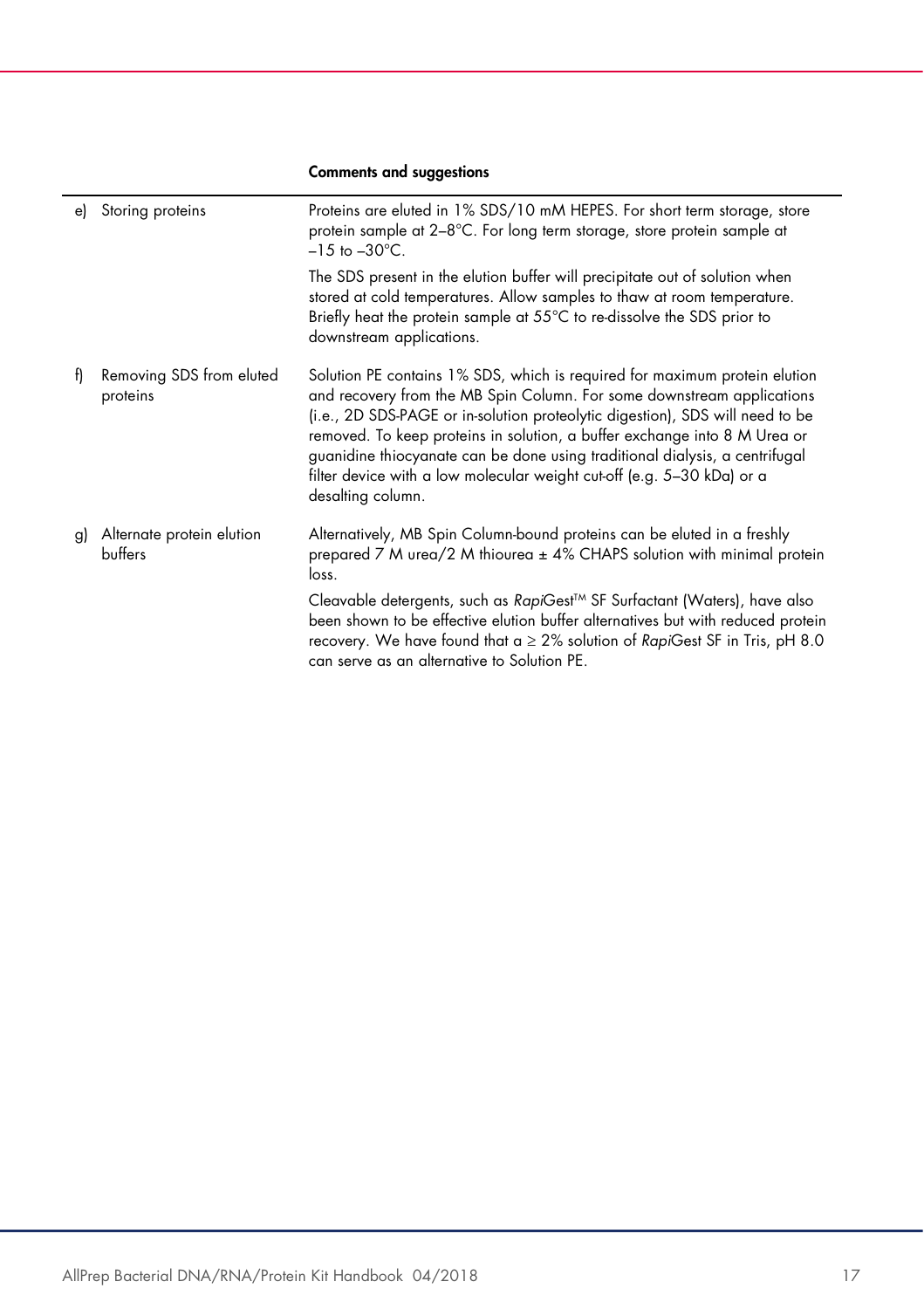## Ordering Information

| Product                                             | <b>Contents</b>                                                                                            | Cat. no.    |
|-----------------------------------------------------|------------------------------------------------------------------------------------------------------------|-------------|
| AllPrep Bacterial<br>DNA/RNA/Protein Kit (50)       | For 50 preps: Extraction of protein<br>and nucleic acids from bacterial cell<br>cultures                   | 47054       |
| <b>Related products</b>                             |                                                                                                            |             |
| AllPrep Fungal<br>DNA/RNA/Protein Kit (50)          | For 50 preps: Extraction of protein<br>and nucleic acids from fungal cell<br>cultures                      | 47154       |
| AllPrep PowerViral® DNA/RNA<br>Kit (50)             | For 50 preps: Isolation of viral or<br>bacterial total nucleic acids from<br>waste water and stool samples | 28000-50    |
| NoviPure <sup>®</sup> Microbial Protein<br>Kit (50) | For 50 preps: Protein extraction from<br>microbial cell cultures                                           | 47044       |
| DNeasy® UltraClean® 96<br>Microbial Kit (384)       | For 384 preps: High-throughput<br>isolation of DNA from microbial<br>cultures                              | 10196-4     |
| DNeasy UltraClean Microbial Kit<br>(50)             | For 50 preps: Isolation of high-<br>quality DNA from microbial cultures                                    | 12224-50    |
| DNeasy UltraClean Microbial Kit<br>(250)            | For 250 preps: Isolation of high-<br>quality DNA from microbial cultures                                   | 12224-250   |
| Vortex Adapter                                      | For vortexing 1.7 ml or 2 ml tubes<br>using the Vortex-Genie 2 Vortex                                      | 13000-V1-24 |

For up-to-date licensing information and product-specific disclaimers, see the respective QIAGEN kit handbook or user manual. QIAGEN kit handbooks and user manuals are available at www.qiagen.com or can be requested from QIAGEN Technical Services or your local distributor.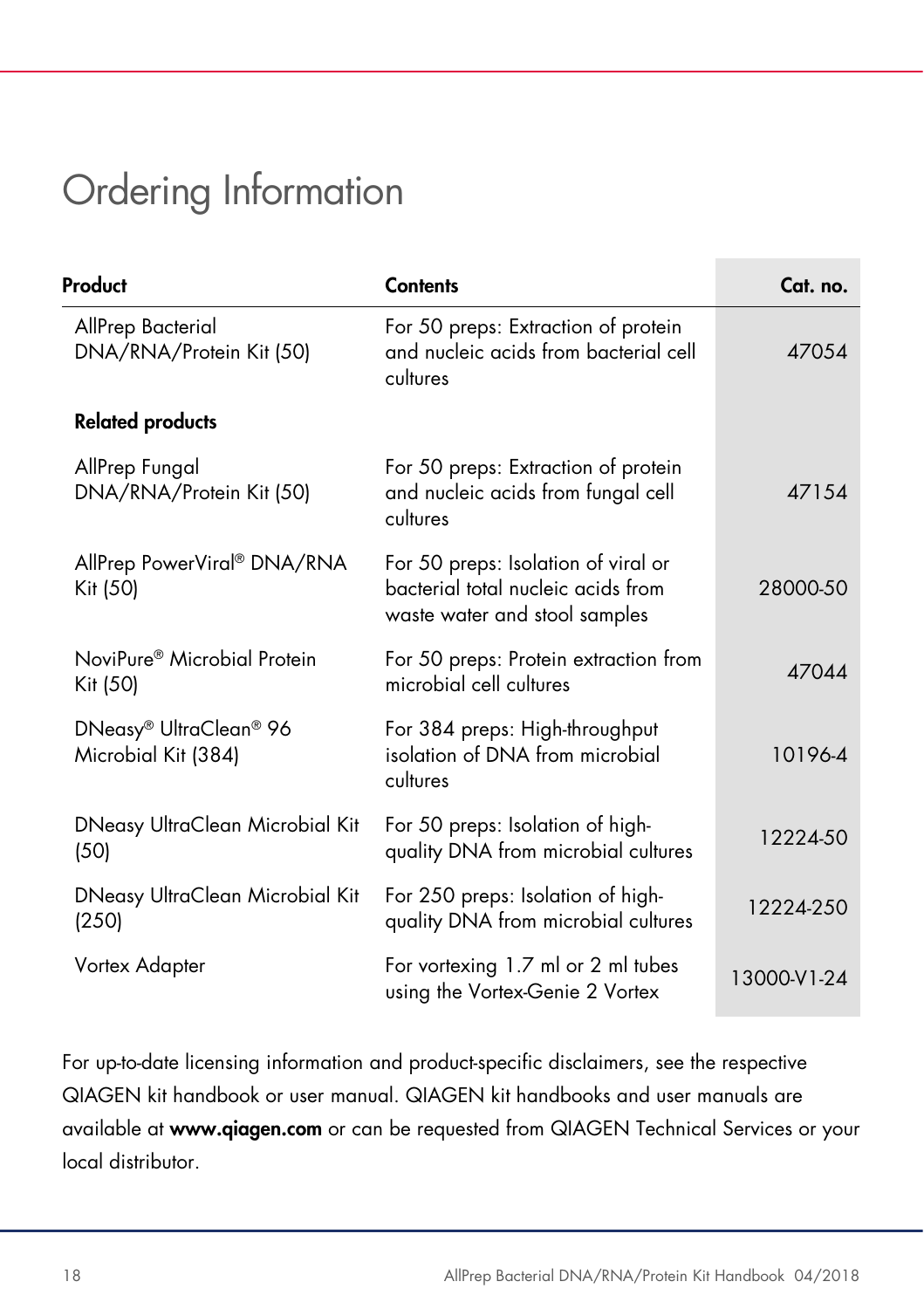Trademarks: QIAGEN®, Sample to Insight®, AllPrep®, DNeasy®, NoviPure®, PowerViral®, UltraClean® (QIAGEN Group); Vortex-Genie® (Scientific Industries, Inc.); Halt<sup>TM</sup> (Thermo Fisher Scientific, Inc.); RapiGest<sup>TM</sup> (Waters). Registered names, trademarks, etc. used in this document, even when not specifically marked as such, may still be legally protected.

#### Limited License Agreement for AllPrep Bacterial DNA/RNA/Protein Kit

Use of this product signifies the agreement of any purchaser or user of the product to the following terms:

- 1. The product may be used solely in accordance with the protocols provided with the product and this handbook and for use with components contained in the kit only. QIAGEN grants no license under any of its intellectual property to use or incorporate the enclosed components of this kit with any components not included within this kit except as described in the protocols provided with the product, this handbook, and additional protocols available at www.qiagen.com. Some of these additional protocols have been provided by QIAGEN users for QIAGEN users. These protocols have not been thoroughly tested or optimized by QIAGEN. QIAGEN neither guarantees them nor warrants that they do not infringe the rights of third-parties.
- 2. Other than expressly stated licenses, QIAGEN makes no warranty that this kit and/or its use(s) do not infringe the rights of third-parties.
- 3. This kit and its components are licensed for one-time use and may not be reused, refurbished, or resold.
- 4. QIAGEN specifically disclaims any other licenses, expressed or implied other than those expressly stated.
- 5. The purchaser and user of the kit agree not to take or permit anyone else to take any steps that could lead to or facilitate any acts prohibited above. QIAGEN may enforce the prohibitions of this Limited License Agreement in any Court, and shall recover all its investigative and Court costs, including attorney fees, in any action to enforce this Limited License Agreement or any of its intellectual property rights relating to the kit and/or its components.

For updated license terms, see www.qiagen.com.

HB-2286-001 © 2018 QIAGEN, all rights reserved.